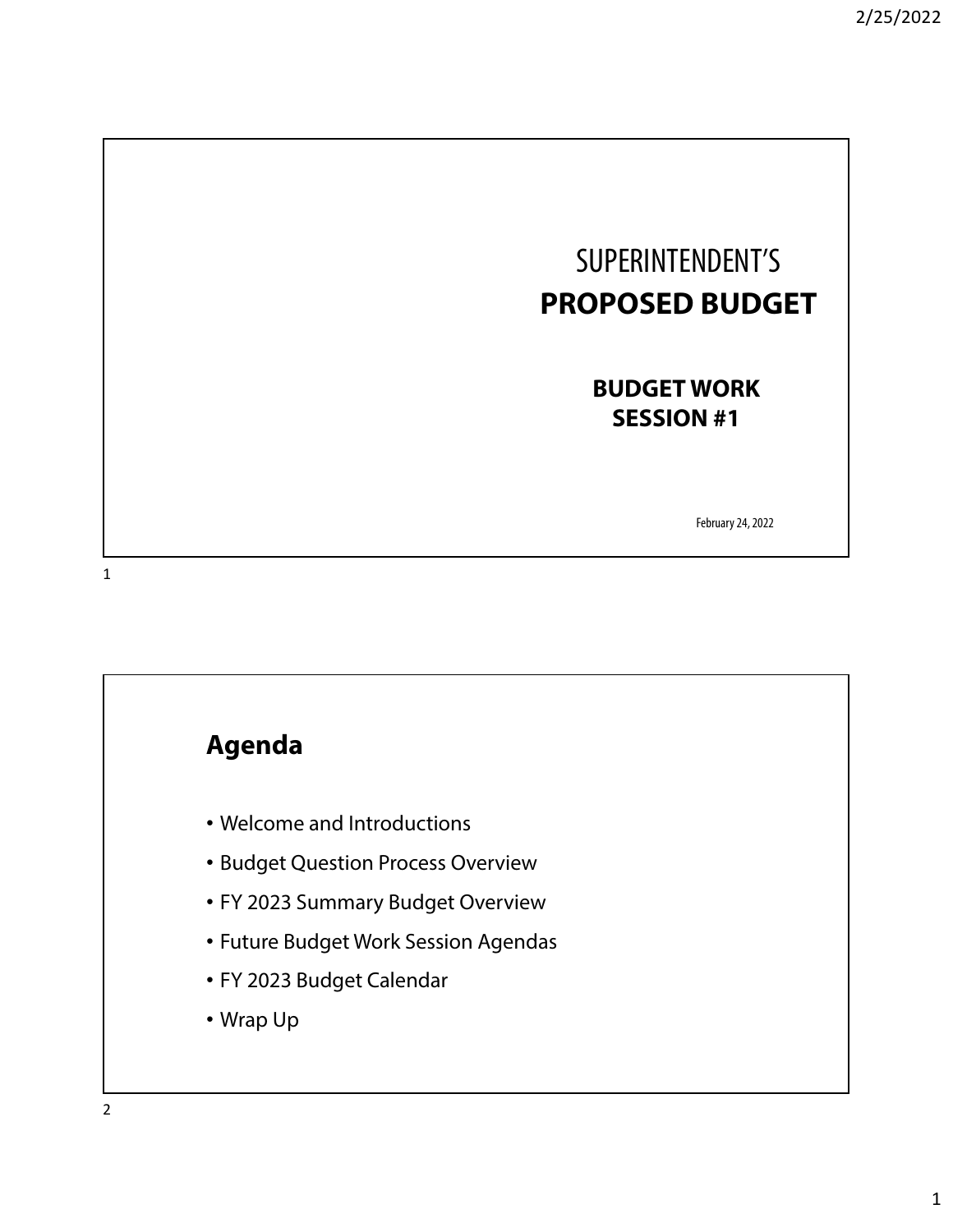## **Budget Question Process Overview**

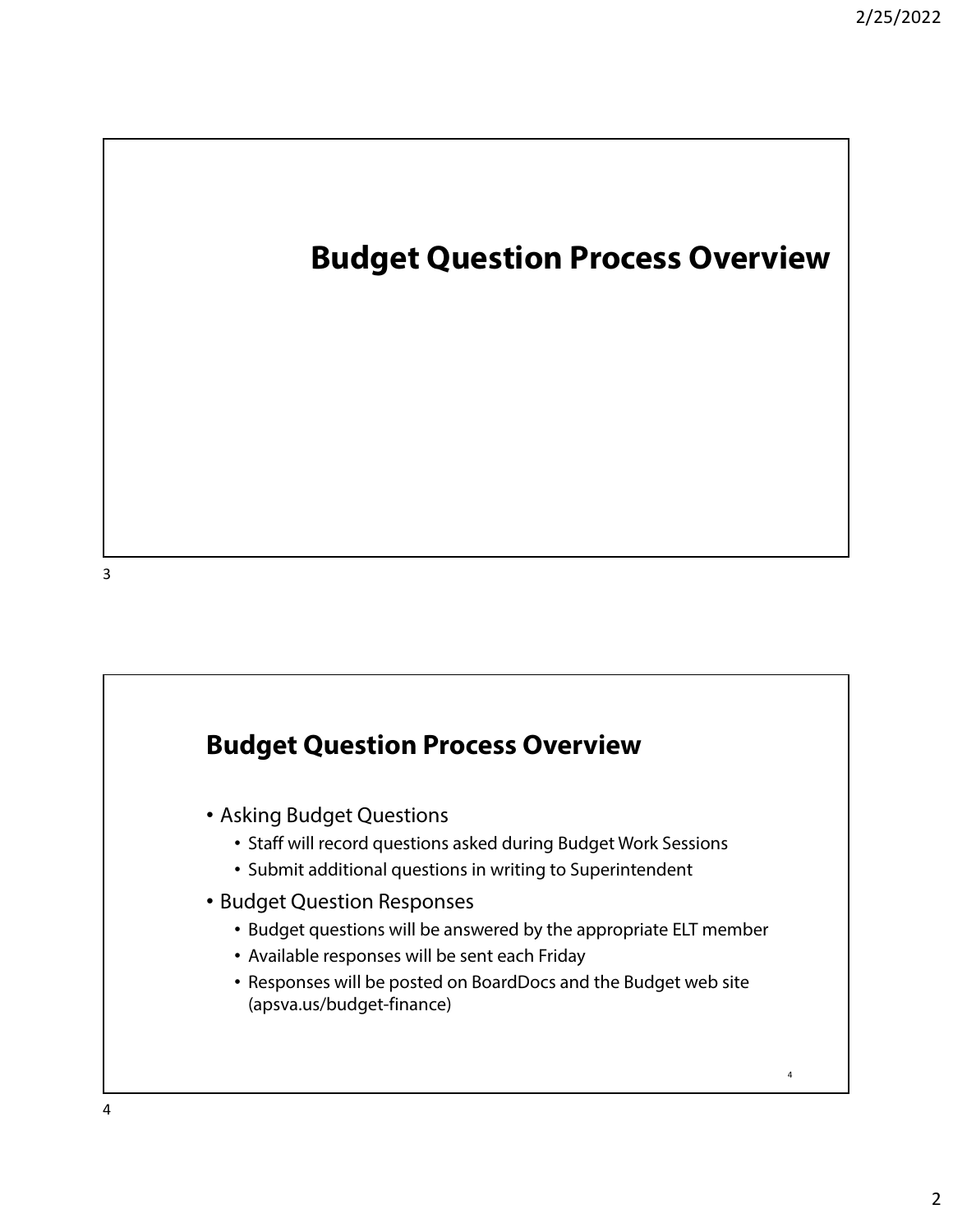# **FY 2023 Summary Budget Overview**

5

## **FY 2023 Budget Overview**

Revenue

|                                        | \$ in millions |            |         |
|----------------------------------------|----------------|------------|---------|
| <b>REVENUE</b>                         | Funds          | <b>FTE</b> | $%$ Inc |
| Prior Year Budget - All Funds          | \$701.6        |            |         |
| Increase in County Revenue - ongoing   | \$36.8         |            |         |
| Increase in County Revenue - one-time  | \$9.3          |            |         |
| Increase/(Decrease) in Local Revenue   | (\$3.6)        |            |         |
| Increase/(Decrease) in State Funds     | \$15.5         |            |         |
| Increase/(Decrease) in Federal Revenue | (\$17.7)       |            |         |
| <b>TOTAL REVENUE</b>                   | \$741.9        |            |         |
| Eliminate Reserves used in Prior Year  | (\$21.7)       |            |         |
| Reserves Used in Current Year          | \$26.0         |            |         |
| TOTAL FUNDS AVAILABLE                  | \$746.1        |            | 6.35%   |

6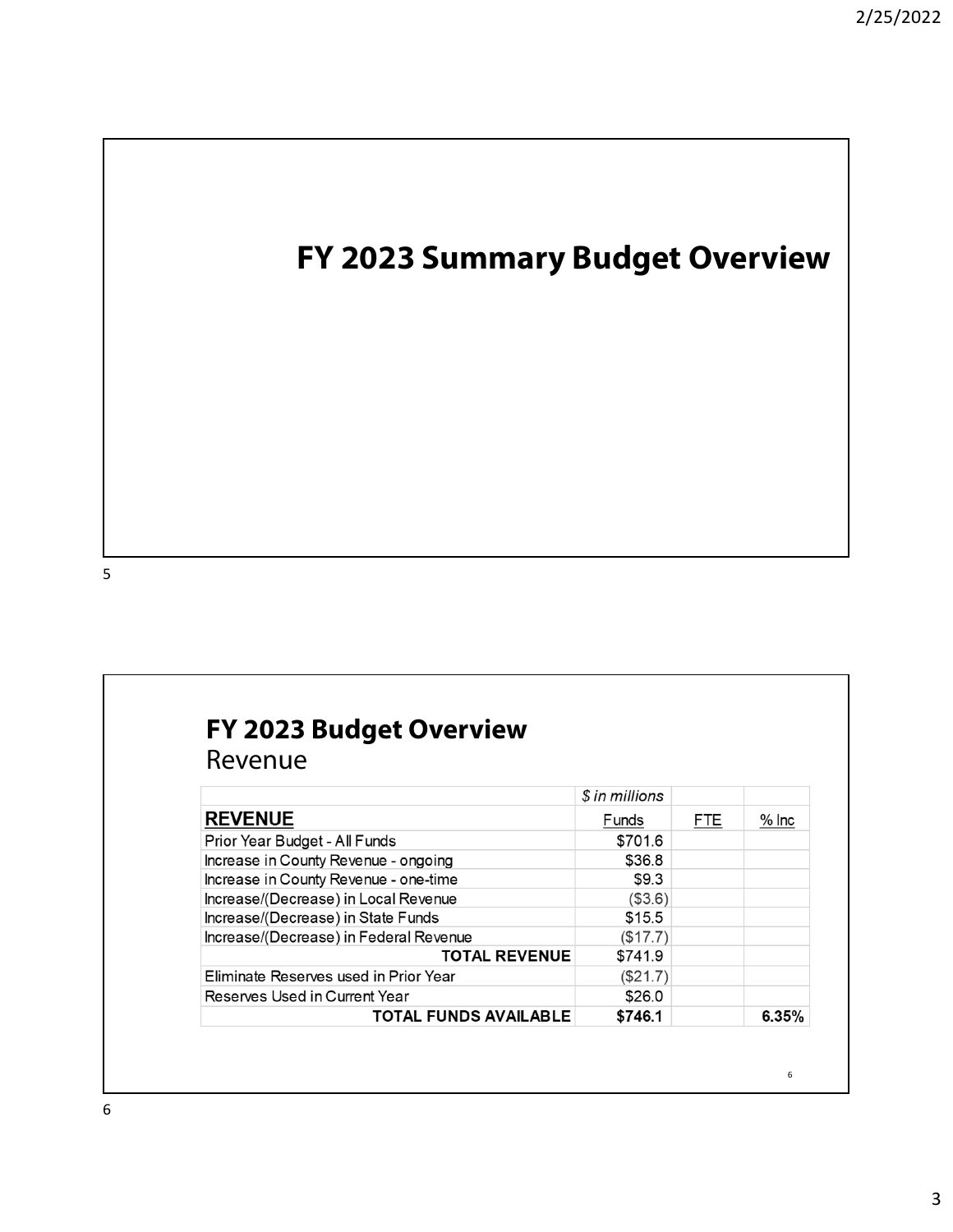#### **FY 2023 Budget Overview** Expenditures

|                                                                         | \$ in millions |          |
|-------------------------------------------------------------------------|----------------|----------|
| <b>EXPENDITURES</b>                                                     | Funds          |          |
| Prior Year Budget - All Funds                                           | \$701.6        | 5,046.70 |
| <b>BASELINE ADJUSTMENTS</b>                                             |                |          |
| Salaries and Benefits Baseline Adjustments & Efficiencies               | (\$1.5)        |          |
| Health insurance premium increases                                      | (\$1.7)        |          |
| Eliminate one-time costs in prior year                                  | (\$4.7)        |          |
| Baseline services in Other Funds (F&NS, Grants, Ext. Day, CSA, Capital) | \$1.4          | (0.60)   |
| <b>NET BASELINE ADJUSTMENTS</b>                                         | (S6.5)         | (0.60)   |

| <b>FY 2023 Budget Overview</b>                                                                 |         |          |
|------------------------------------------------------------------------------------------------|---------|----------|
| Expenditures                                                                                   |         |          |
| <b>INVESTMENTS IN OUR PRIORITIES</b>                                                           |         |          |
| Priority #1 - Ensure student well being and academic progress                                  |         |          |
| <b>Enrollment Changes</b>                                                                      |         |          |
| Changes in enrollment (includes placeholder for spring enrollment update)                      | (\$8.9) | (105.00) |
| Changes in planning factors                                                                    | \$8.4   | 89.60    |
| Baseline adjustments                                                                           | \$0.1   | 1.00     |
| Zero-based budget adjustments - Office of Academics                                            | \$2.8   | 1.00     |
| Reinstate FY 2022 one-year reductions                                                          | \$0.1   |          |
| Continuing initiatives from the FY 2022 budget                                                 | \$1.0   | 7.00     |
| New budget requests                                                                            | \$1.6   | 1.00     |
| Zero-based budget new requests - Office of Academics                                           | \$5.8   | 77.00    |
| <b>Priority #1 Total</b>                                                                       | \$11.0  | 71.60    |
| <u> Priority #2 - Advance 2018-24 Strategic Plan goals with focus on innovation and equity</u> |         |          |
| Baseline adjustments                                                                           | \$0.0   |          |
| New budget requests                                                                            | \$0.3   | 1.80     |
| <b>Priority #2 Total</b>                                                                       | \$0.3   | 1.80     |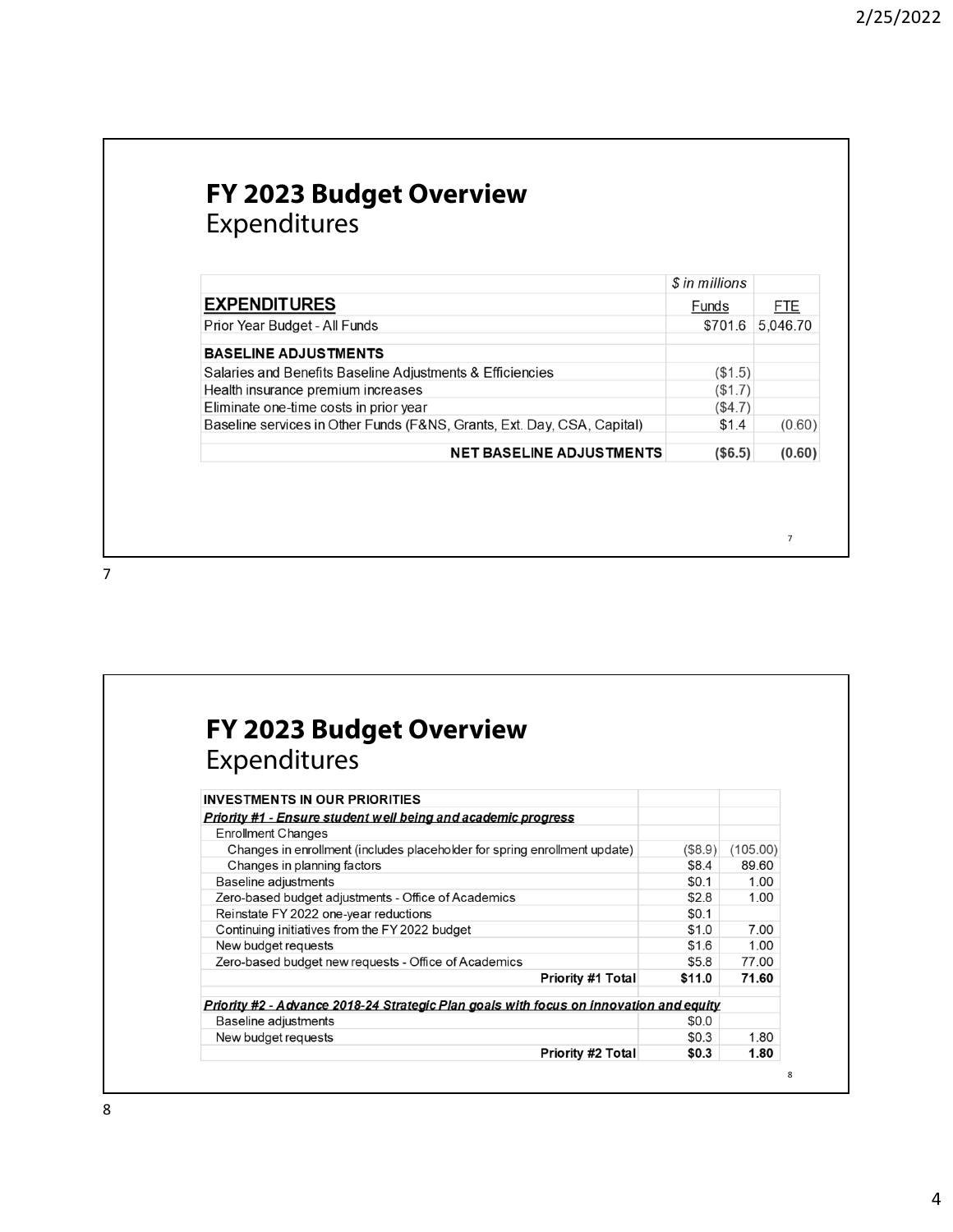| FY 2023 Budget Overview                                                                                 |         |          |
|---------------------------------------------------------------------------------------------------------|---------|----------|
| Expenditures                                                                                            |         |          |
| <u>Priority #3 - Recruit, hire, and invest in a high-quality and diverse workforce to ensure APS is</u> |         |          |
| the place where talented individuals choose to work                                                     |         |          |
| Compensation                                                                                            |         |          |
| Implementation of Compensation Study recommendations                                                    | \$33.0  |          |
| Stipend for administrators for advanced degrees in field of work                                        | \$0.2   |          |
| New budget requests                                                                                     | \$0.2   | 2.00     |
| Priority #3 Total                                                                                       | \$33.5  | 2.00     |
| Priority #4 - Improve operational efficiency                                                            |         |          |
| New School Buildings                                                                                    | \$0.8   | 2.50     |
| Baseline adjustments                                                                                    | \$4.6   | 2.50     |
| Reinstate FY 2022 one-year reductions                                                                   | \$0.1   |          |
| New budget requests                                                                                     | \$0.7   | 1.00     |
| Zero-based budget new requests - Office of Academics                                                    | \$0.1   | 1.00     |
| Priority #3 Total                                                                                       | \$6.3   | 7.00     |
| <b>TOTAL NEW INVESTMENTS</b>                                                                            | \$51.0  | 82.40    |
| <b>TOTAL EXPENDITURES</b>                                                                               | \$746.1 | 5,128.50 |
|                                                                                                         |         |          |
| Surplus/(Shortfall)                                                                                     | \$0.0   |          |

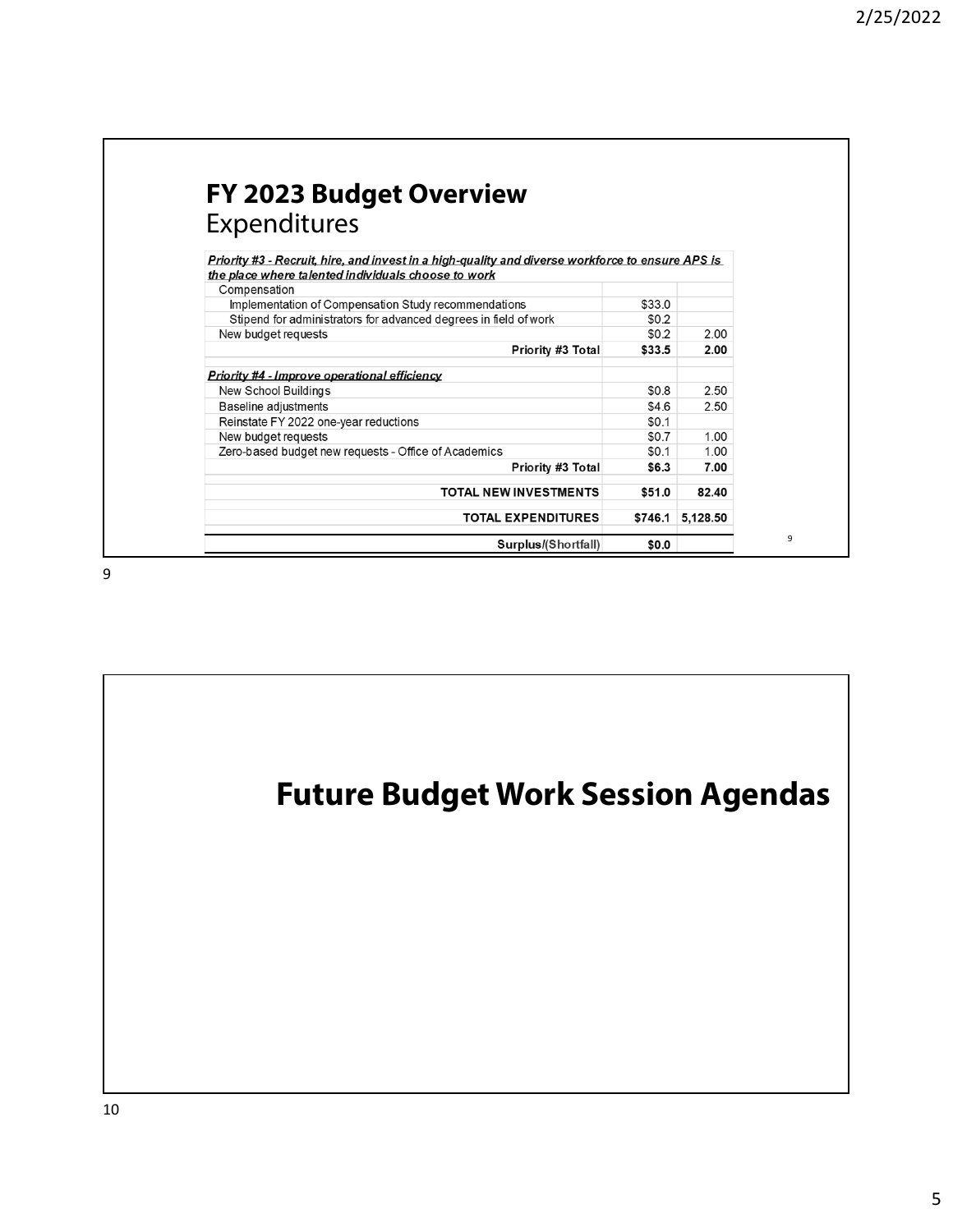#### **Future Budget Work Session Agendas Budget Work Session #2**

**March 8, 2022 (5:00 p.m. – 7:30 p.m.)**

**Priority #2 – Recruit, hire, and invest in a high-quality and diverse workforce to ensure APS is the place where talented individuals choose to work** 

- Employee Advisory Groups (5:00 p.m. 6:00 p.m.)
- Compensation (6:00 p.m. 7:00 p.m.)
- Collective bargaining (7:00 p.m. 7:30 p.m.)

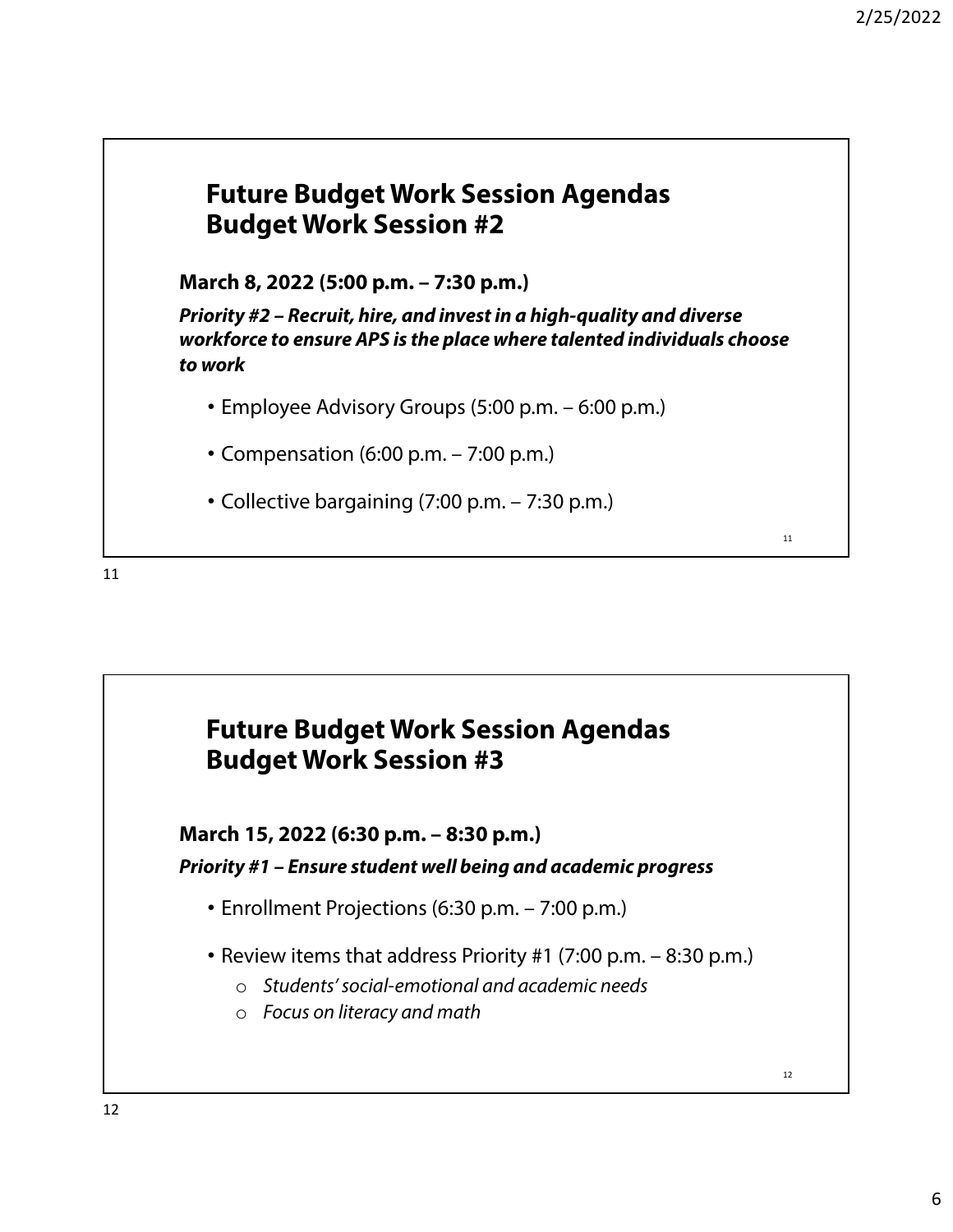14



**March 22, 2022 (6:30 p.m. – 8:30 p.m.)**

**Priority #2 – Advance 2018-24 Strategic Plan goals with focus on innovation and equity**

**Priority #4 – Improve operational efficiency**

- Revenue and Enrollment Updates (6:30 p.m. 7:00 p.m.)
- Review items that address Priority #2 (7:00 p.m. 7:30 p.m.)
- Review items that address Priority #4 (7:30 p.m. 8:30 p.m.)

13



#### **April 5, 2022 (6:30 p.m. – 9:00 p.m.)**

- Discussion with Budget Advisory Council (6:30 p.m. 7:30 p.m.)
- Other Topics (as needed) (7:30 p.m. 8:00 p.m.)
- School Board proposed changes (8:00 p.m. 9:00 p.m.)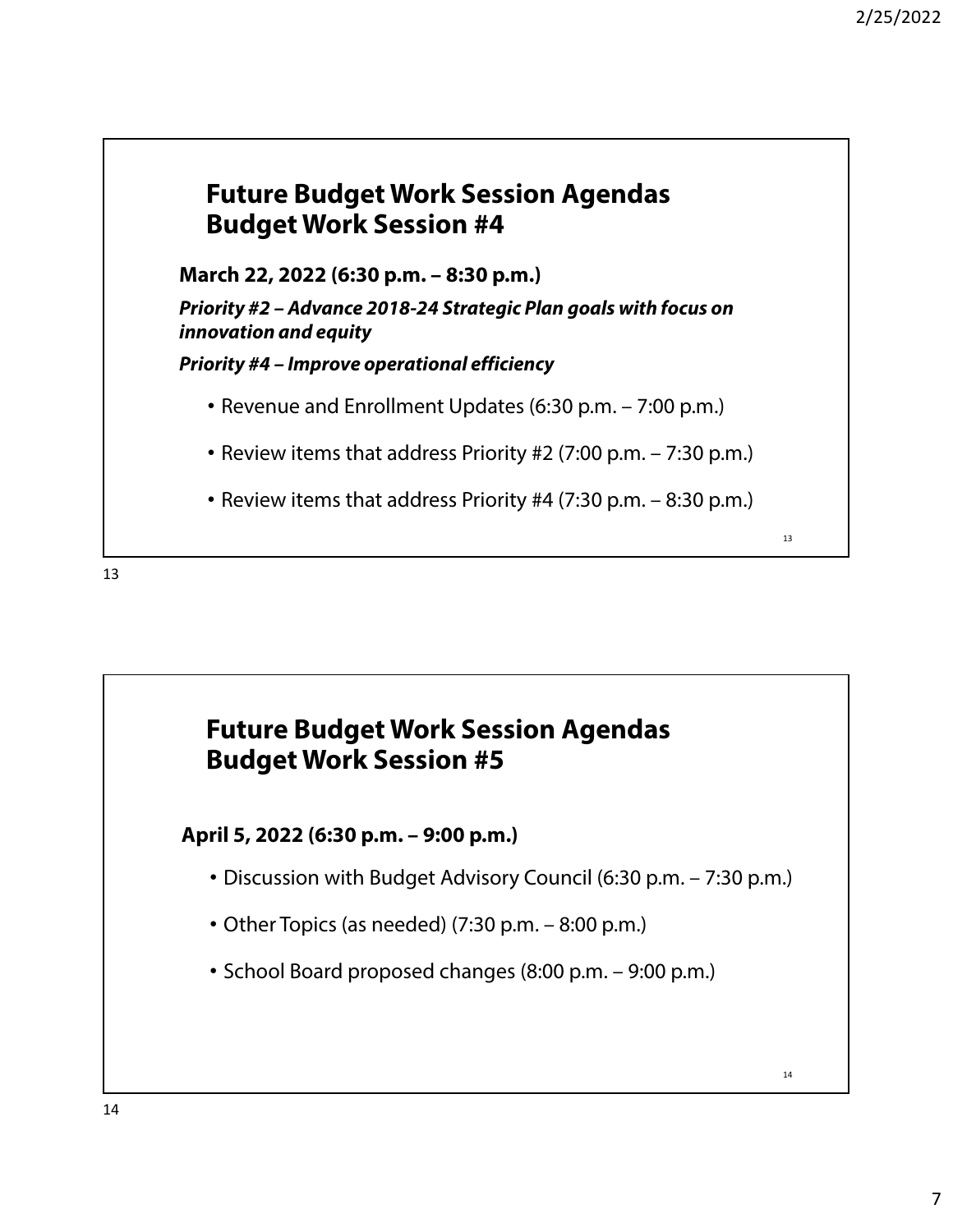### **Future Budget Work Session Agendas Budget Work Session #6**

**April 21, 2022 (6:30 p.m. – 8:30 p.m.)** 

• School Board proposed changes